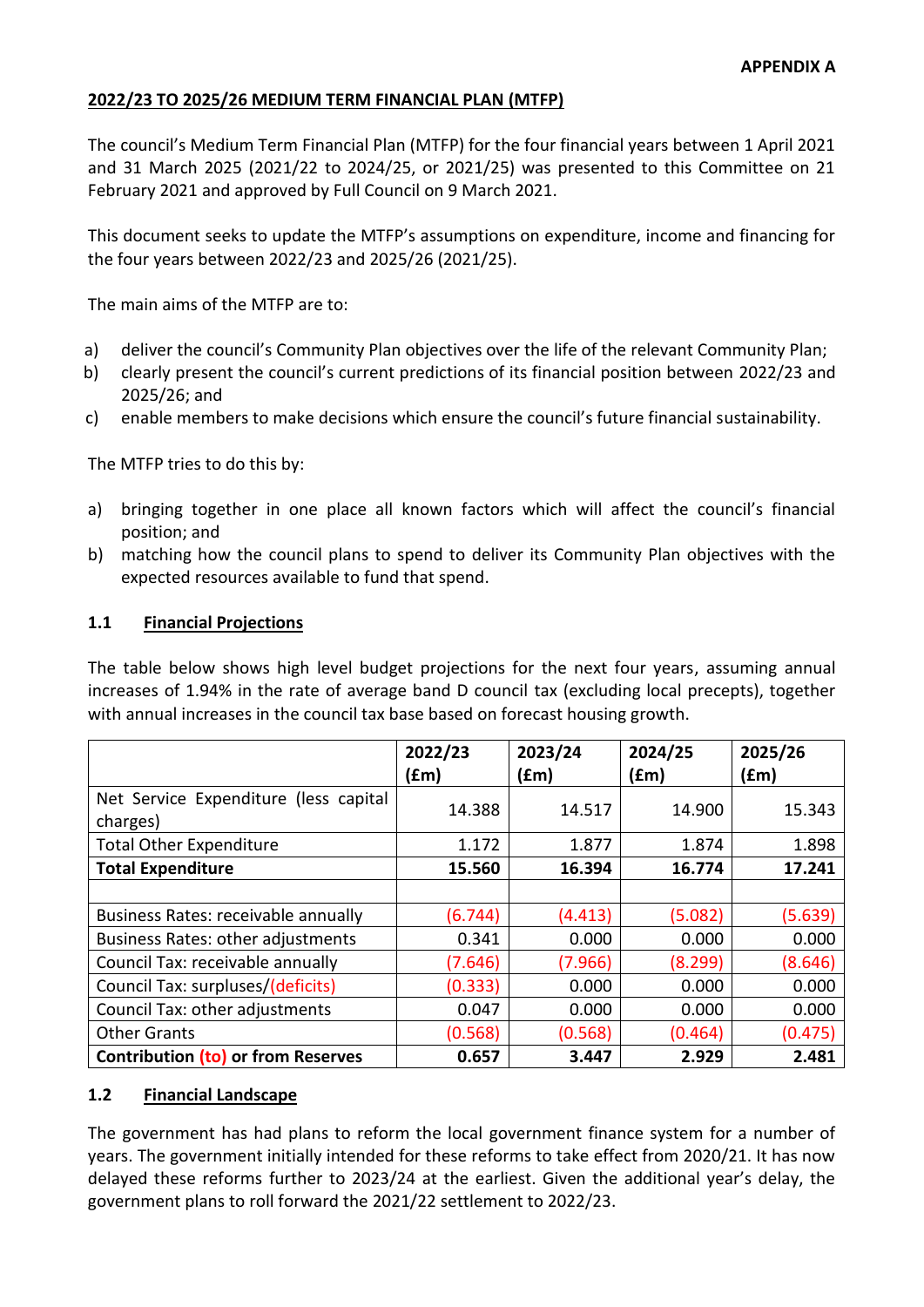The reforms of the system are principally to increase the proportion of non-domestic rates (NDR) ('business rates') retained locally; and to make fairer the government's annual funding allocations for local authorities.

The impact of the government's decision to delay the reform to the system has been positive on the funding position of Newark and Sherwood District Council. The delay in re-setting the NDR baseline has meant that expected NDR income in each year between 2020/21 and 2022/23 has been at least £2m more than was expected in the 2019/23 MTFP approved on 7 March 2019. This includes surpluses not forecasted for within the 2019/23 MTFP.

The government has not yet indicated when it plans to carry out a multi-year Spending Review to enable the reformed systems for business rates retention and annual funding allocations to be implemented. The Chancellor may set this out in his budget on 23 March 2022.

As it is not known how exactly the local government finance system will change or from when these changes will take effect from, the council's current modelling of funding projections for 2023/24 and future years are subject to high levels of volatility. It is however anticipated that the changes to the local government funding formula will be implemented in 2023/24. A consultation paper on potential reform has been promised for the Spring and it is expected that there will be further consultation over the Summer.

The scope of reforms is still uncertain which would include the Fair Funding Review, a reset in the baseline for Business Rates Funding and changes to New Homes Bonus, albeit time is already limited and therefore this may mean only a cut-down version of the reforms are implemented.

It is expected, however, that the government's changes to the local government finance system will incorporate transitional arrangements where appropriate, and that changes will be made manageable for individual authorities or classes of authorities.

Throughout the remainder of 2021/22 and in 2022/23, officers will closely monitor the government's announcements relating to the local government finance system and assess the implications of these on the council's funding for 2022/23 and future years.

# **1.3 Fair Funding Review**

The government is reviewing how it assesses the relative needs and resources of English local authorities, so that it can distribute funding to councils based on a more robust and up-to-date approach. Its review (the Fair Funding Review) aims to address concerns that the current formula for determining each council's Baseline Funding Level (BFL) is unfair, out of date and overly complex.

The government now plans to use an updated approach to distributing funding to councils from 2023/24. Much of the data that Government hold in relation to the current formula relates to 2013/14 and before hence significant work is necessary in order to recalibrate the formulae. As stated above, consultation is expected in the Spring where the scope will hopefully be outlined. As timescales are limited a compromise may be to make simple reforms or largely leave formulae alone and create a headroom pot to redistribute.

The Fair Funding Review will have an enormous effect on the Council's budget because it will affect the amount of BFL the government will give the council in future years, and thus also the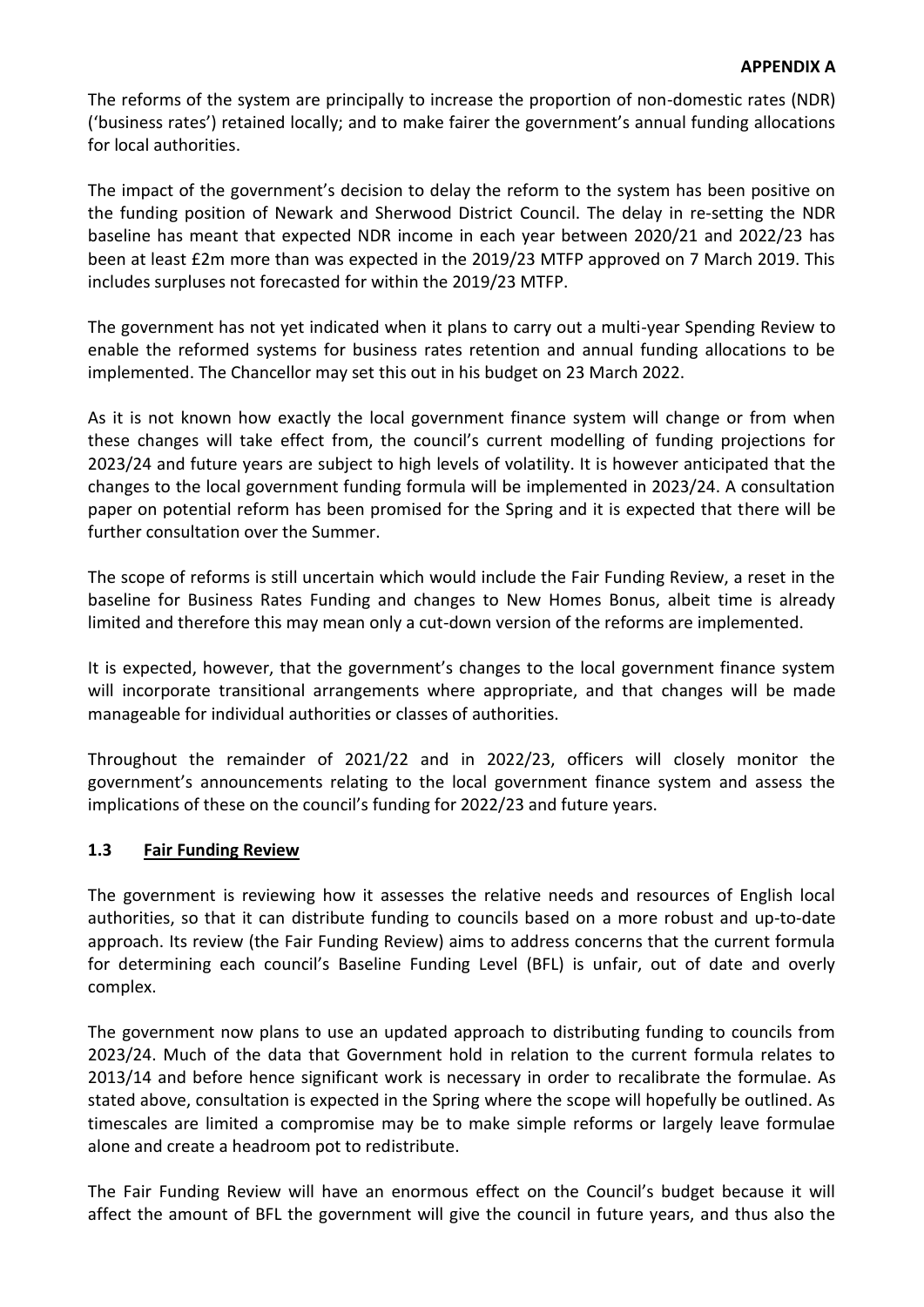amount of business rates the council can retain. As per the table in section 1.1, business rates are expected to account for a large proportion of the council's total expenditure (excluding capital charges) in each year of the council's MTFP.

### **1.4 Retained Business Rates**

The introduction of the current 50% business rates retention system in 2013/14 has allowed councils which have increased their locally raised business rates income since this time to benefit from the additional income generated.

The government plans to implement a reformed business rates retention system, though for changes not to take place until 2023/24 at the earliest. The reforms aim to:

- give local authorities greater control over the money it raises;
- support local economic growth;
- update the balance of risk (of loss) and reward (for growth) in the system; and
- make the system simpler and income less volatile.

Two main changes have been proposed for the business rates retention system. These are:

- 1) to increase the proportion of business rates retained locally from 50% to 75%; and
- 2) to reset the Business Rates Baseline (BRB).

The BRB is the government's prediction of how much each council is able to raise locally in business rates.

As the government intends to reform the business rates retention system in a way which is fiscally neutral, councils currently benefitting from growth in locally raised business rates income could see some of this income transferred to councils with reduced Business Rates Baselines.

Nonetheless, the planned increase in proportion of NDR retained locally means that promoting economic growth and inward investment will become ever more crucial to ensuring the council's sustainability going forward.

The council's MTFP accounts for planned reforms to the NDR retention system, though amounts for 2023/24 and future years are subject to higher levels of volatility. These have been modelled with the assistance of Pixel, the Council's external advisors who assist many authorities on national funding.

The government has proposed freezes to the proportions of businesses' rateable values (RVs) payable as business rates in 2022/23, though has not yet proposed the reliefs it will require councils to implement for 2022/23:

- a freeze in the small business NDR multiplier at 49.9p;
- a freeze in the NDR multiplier at 51.2p;

In accordance with section 31 (Power to pay grant) of the *Local Government Act 2003*, the government will fully fund local authorities for awarding these reliefs, and provide funding for the administrative and IT costs associated with implementing these new burdens.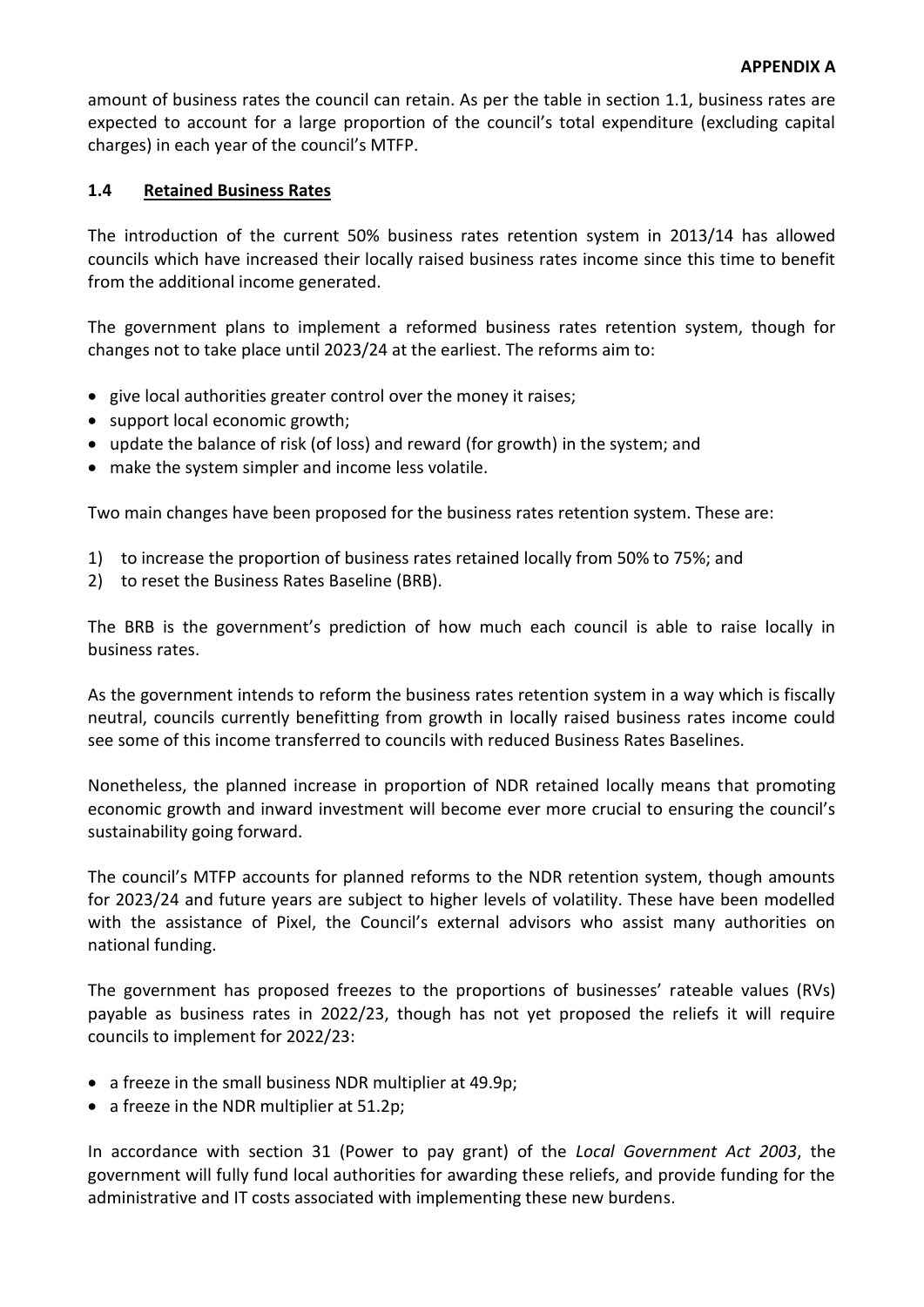Below are some of the key risks which could affect the amount of business rates income collected and thus retained in future years:

- slower than anticipated local economic growth, or local economic growth at a rate less than the change in Consumer Price Index (CPI) used to determine annual business rates payable;
- successful backdated appeals from businesses regarding the amounts of business rates payable in previous years;
- uncollectable debts which need to be written off; and
- unpredictable increases in the amounts of discretionary reliefs granted to businesses.

The total rateable value (RV) of all business premises within the district anticipated at the beginning of 2022/23 is £106.2m. If NDR payers believe that the RV of their premises is incorrect, they can appeal the RV of the premises. If appeals by NDR payers are successful, the council makes one-off refunds to NDR payers and backdates these as appropriate.

The table below analyses the forecasted provision (money set aside) by the council at 2021/22 year-end if all appeals, challenges (prospective appeals) and threats (appeals and challenges yet to be received) regarding NDR payers' RVs are successful:

| Forecasted provision by council at 2021/22 year-end<br>if all NDR appeals, challenges and threats successful | <b>Number of</b><br>businesses | <b>Reduction</b><br>in $RV$ ( $Em$ ) | Cost (fm) |
|--------------------------------------------------------------------------------------------------------------|--------------------------------|--------------------------------------|-----------|
| Appeals                                                                                                      | 8                              | 0.108                                | 0.127     |
| Challenges (prospective appeals)                                                                             | 10                             | 0.342                                | 0.301     |
| Threats (appeals and challenges yet to be received)                                                          | 249                            | 1.965                                | 3.601     |
| Forecasted provision by council at 2021/22 year-end                                                          | 267                            | 2.415                                | 4.029     |

If appeals that the council has provided for (set money aside) are unsuccessful, or are successful but cost the council less than the amount set aside for these appeals, the council can release the surplus provisions back into the Collection Fund, in order that this may then be re-distributed back to the council and its preceptors. Similarly, where appeals are settled higher than funds set aside, an additional charge would need to be levied from the council and its preceptors in order to fund the deficit arising.

# **1.5 Council Tax**

Chapter IVA (Limitation of Council Tax and Precepts) of the *Local Government Finance Act 1992* requires billing authorities to hold referenda if their relevant basic amount of council tax for a financial year is in excess of a set of principles determined by the Secretary of State.

An authority's relevant basic amount of council tax is its average band D council tax excluding local precepts. The relevant basic amount of council tax for Newark & Sherwood District Council includes the levy that Internal Drainage Boards charge the council. These are the Upper Witham Internal Drainage Board and the Trent Valley Internal Drainage Board.

Since 2016/17, shire district councils have been able to increase council tax by the greater of the core principle or £5.00 without holding referenda. For 2018/19 and 2019/20, the core principle was 3%; and for all other years, the core principle was 2%.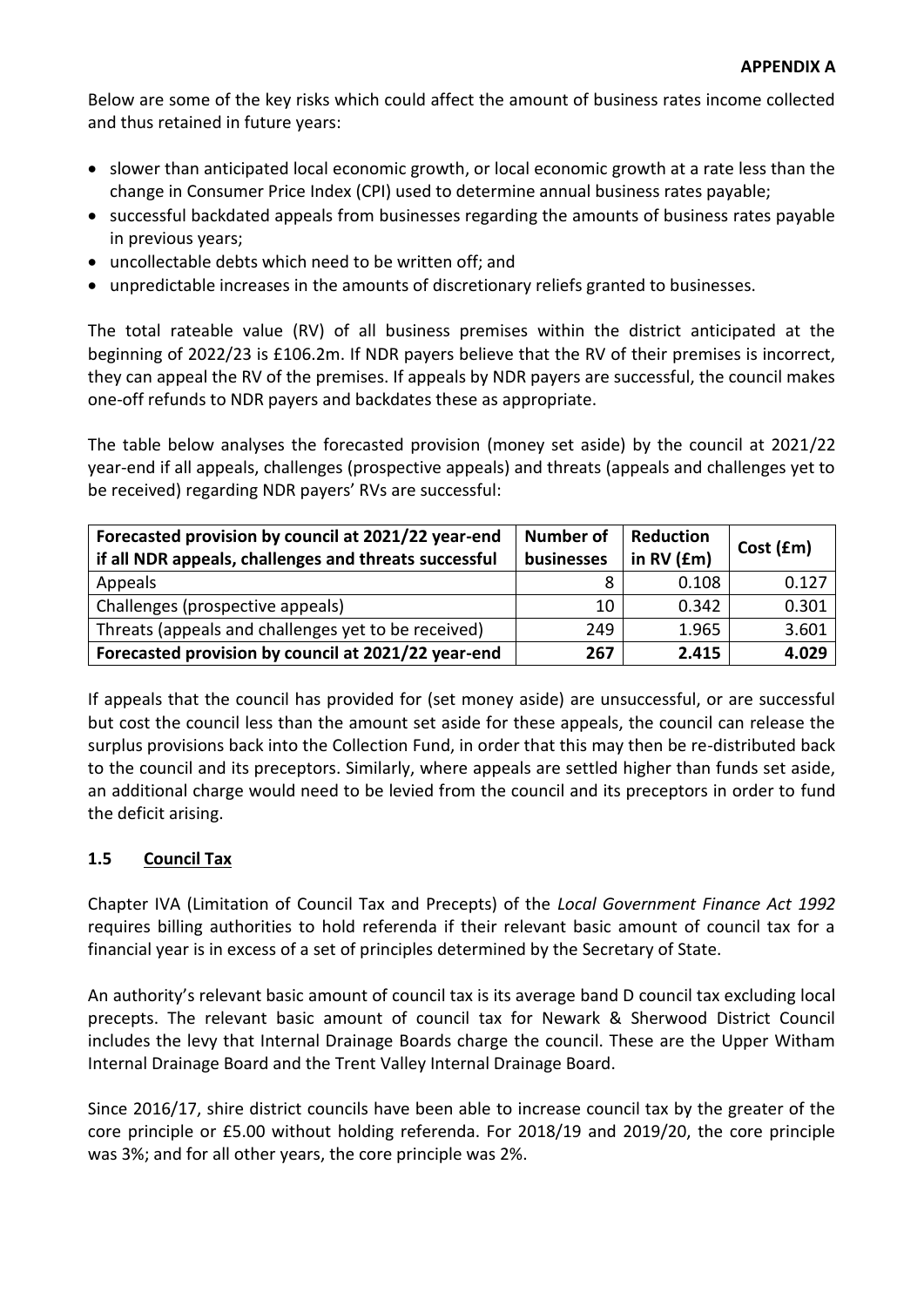The proposed core principle for 2022/23 is 2%. The government's proposed council tax referendum principle for shire district councils therefore permits increases in the council's 2022/23 relevant basic amount of council tax of up to (and including) the greater of 1.99% or £5.00 without holding a referendum.

For all years since 2016/17 except 2020/21, Members have approved annual average band D council tax increases of 1.94%. For 2020/21, Members agreed an increase of £5.00 (2.88%). The council's MTFP assumes annual increases of 1.94%.

The council calculates how much annual council tax income it can receive by multiplying the council tax base (CTB) by the average band D council tax rate. The council tax base is the total number of properties equivalent to band D which are liable for council tax after discounts, exemptions and premia.

The council's MTFP assumes that the 2022/23 CTB will be 3.01% higher than the 2021/22 CTB, and that there will be a 2.20% increase in CTB for 2023/24 and subsequent years.

The table below shows the additional income the council would expect to receive over the four years of the MTFP, based on council tax increases of 1.94% in 2022/23, compared to if council tax was frozen at the 2021/22 level during 2022/23 but increased by 1.94% annually thereafter:

| <b>Effect of council tax changes</b>                  | 2022/23 | 2023/24 | 2024/25 | 2025/26 | <b>MTFP</b> |
|-------------------------------------------------------|---------|---------|---------|---------|-------------|
|                                                       | (fm)    | f(m)    | (fm)    | (fm)    | f(m)        |
| Additional income from 1.94% increase<br>in all years | 0.146   | 0.152   | 0.158   | 0.165   | 0.621       |

# **1.6 New Homes Bonus (NHB)**

New Homes Bonus (NHB) is a government grant paid to councils to incentivise local housing growth, based on the extra council tax income raised from new homes. NHB is paid to councils with growth in their housing stock above 0.4% of their existing council tax base.

The government plans to consult on the future of NHB, with a view to implementing reform in 2023/24.

Details of the government's final NHB allocations for 2022/23 and the three years previous are in the table below. This includes a legacy payment for 2019/20 and a new one-year allocation for 2022/23.

| Year         | 2019/20 | 2020/21 | 2021/22       | 2022/23 |
|--------------|---------|---------|---------------|---------|
|              | (£m)    | (£m)    | $(\text{fm})$ | (£m)    |
| <b>Total</b> | 1.580   | 1.741   | 1.187         | 1.573   |

NHB is not ring-fenced, and thus can be used to fund either revenue or capital expenditure. Todate, the council has not needed to budget to use NHB to fund its General Fund revenue expenditure, as budgeted funding from council tax, business rates and other sources has been sufficient.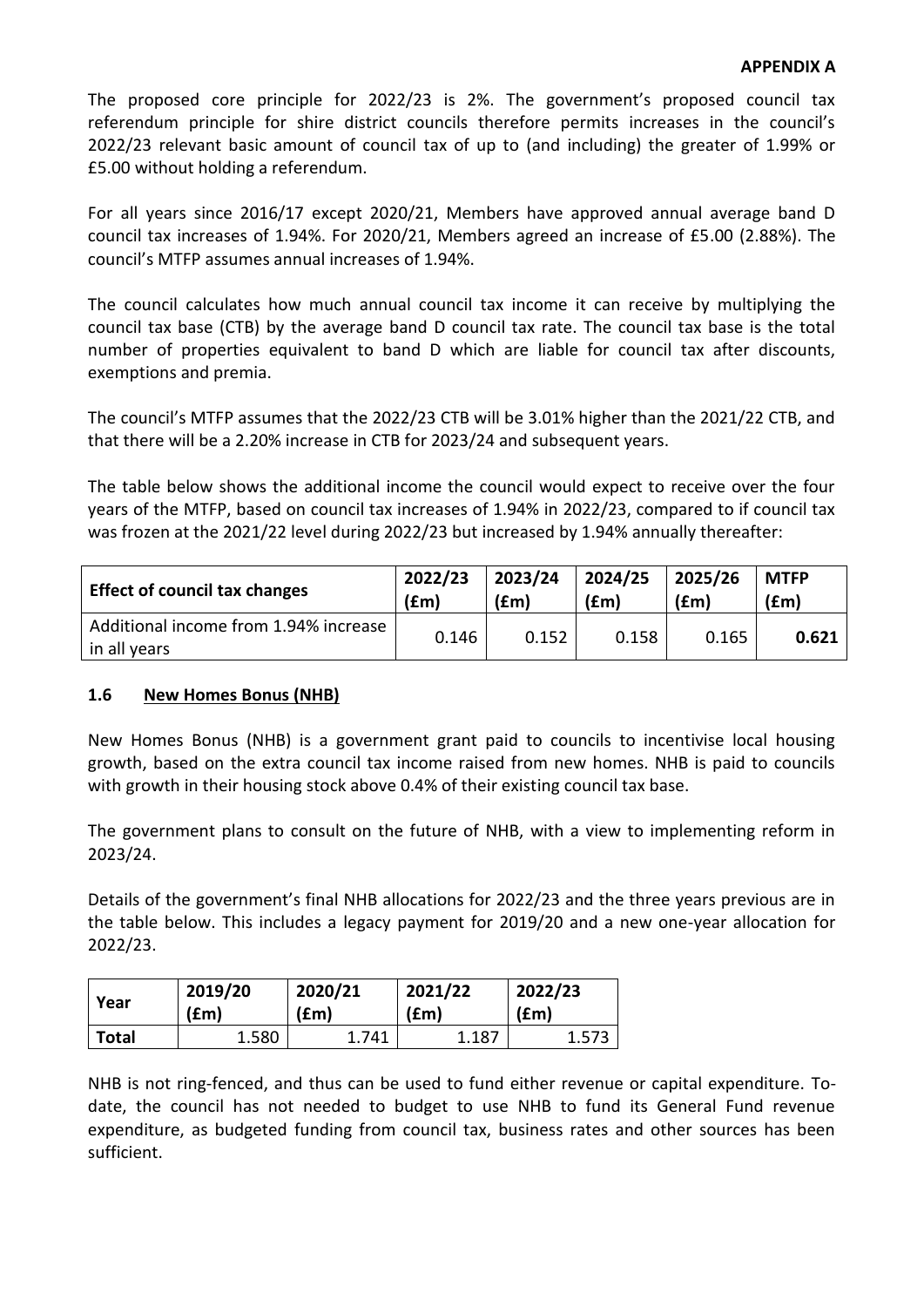In previous years, NHB has been used to fund key regeneration projects. This is expected to continue. As capital resources are scarce, the termination of multi-year payments on new NHB allocations will have significant impact on capital resources.

The 2019/20 to 2022/23 MTFP approved by Council on 9 March 2019 proposed to allocate 50% of NHB receipts to reserves and 50% for the capital financing of assets with lives of less than 10 years (short-life assets). It is intended that this policy will continue.

As per section 1.2, NHB is within scope of the proposed reforms to the local government finance system. As such, councils are not expected to receive NHB in 2023/24 or future years.

# **1.7 Income from Fees and Charges**

The council's income from fees and charges for statutory and discretionary services is an essential part of the council's General Fund revenue budget. Section 93 (Power to charge for discretionary services) of the *Local Government Act 2003* requires charges to be set such that taking one financial year with another, the income from charges for a service does not exceed its costs of provision.

Discretionary services are those for which the council has the power, but not duty, to provide; though also include additions or enhancements to statutory services that the council provides above standards legislated for.

The Action Plan to the Commercial Strategy approved at Policy and Finance Committee on 27 January 2022 set the expectation that new areas for charging and understanding price elasticity of demand on existing charges would be reviewed to ensure that discretionary charges are set at the right levels and for the right activities. The council should ensure that fees and charges for discretionary services are set which:

- ensure the maximum revenues possible;
- are allowed by the council's Corporate Fees and Charges Policy; and
- are socially and politically acceptable.

As mentioned in section 1.11, the fees and charges budgets proposed for 2022/23 are at levels considered achievable. Further details on the fees and charges budgets for 2022/23 can be found in the 2022/23 proposed General Fund revenue budget report.

The table in section 1.10 identifies further fees and charges income as key to bridging the council's funding gap. It is anticipated that new annual income of £0.200m will be generated by delivering the Commercial Strategy. This may be by stretching existing fees and charges income targets, new income streams, and/or a combination of both.

### **1.8 Reserves and Balances**

Section 25 (Budget calculations: report on robustness of estimates etc) of the *Local Government Act 2003* requires local authority chief finance officers (Section 151 officers) to report on the adequacy of financial reserves in the council's proposed budget and robustness of estimates made.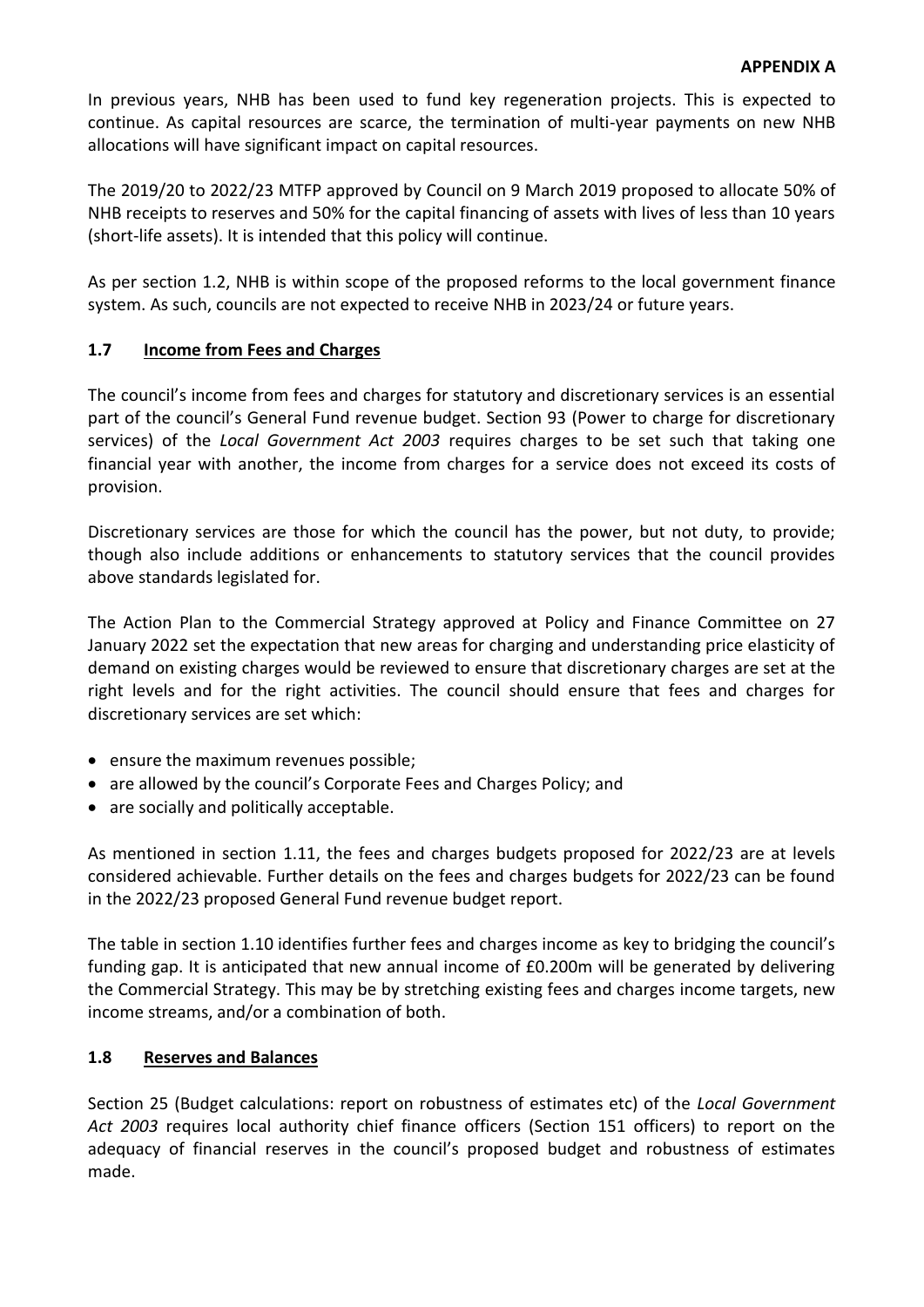The council has reviewed the adequacy of its useable financial reserves to ensure that these are neither too low (imprudent) or too high (overprudent) based on their purpose and likely use.

Council's generally hold useable reserves for three purposes:

- as a working balance, to mitigate the impact of uneven cash flows;
- as a contingency, to mitigate the impact of unexpected events or emergencies; and
- as earmarked reserves, to pay for known or predicted future requirements.

The council's £1.500m General Fund balance has been set aside to pay for exceptional items. Officers consistently review the appropriateness (prudence) of this amount in light of internal and external risks identified. For the council to maintain this balance, it is intended that it will only be used to fund expenditure once other appropriate reserves have been fully utilised.

**Appendix B** shows the balances which comprised the council's total reserves at the end of 2020/21 and at the beginning of 2021/22. It also shows the balances expected to comprise the council's total reserves at the end of 2021/22 and 2022/23.

Over the years, the council's reserves have been used, for reasons such as to: cover the cost of one-off events not budgeted for; support and improve service delivery; and offset declining levels of income. Whilst this principle still exists, the council has set up a Medium Term Financial Plan reserve over the last two financial years, in order to mitigate future pressures based on the uncertainty over local government funding. This reserve will be released over the medium-term in order to smooth the impact of anticipated funding reductions arising from changes in the local government funding formula.

Members and officers are required to ensure the council operates as a going concern: that the council will continue to fulfil its functions for the foreseeable future. If this were not the case, for example, because of an imprudent use of council reserves, the council's external auditors would be required to express a going concern opinion (GCO). A GCO would be the external auditor's way of expressing significant doubt on the council's ability to operate longer-term.

### **ROBUSTNESS OF ESTIMATES AND ADEQUACY OF RESERVES**

The *Local Government Act 2003* requires the Council's Chief Financial Officer (Section 151 Officer) to comment on the robustness of the estimates and also on the adequacy of the proposed reserves.

The council's total forecast reserves and fund balance to 31 March 2023 is £30,944,392. This is 199% of the forecast Net Budget Requirement of £15,560,910. The s151 Officer of the Council is satisfied with the adequacy of the levels of reserves and balances.

The budget has been prepared in accordance with the budget strategy approved by this Committee on 24 June 2021. The same strategy has been adopted for the period of the MTFP.

The Section 151 Officer also notes that in the future, all local authorities, and in particular district councils, will face a reduction in core funding from the Government once changes to the current funding regime (in particular New Homes Bonus and Business Rates) are introduced – particularly against the backdrop of recovering from the impact of COVID-19. The Section 151 Officer is closely monitoring the progress of the Fair Funding Review, the government's departmental multi-year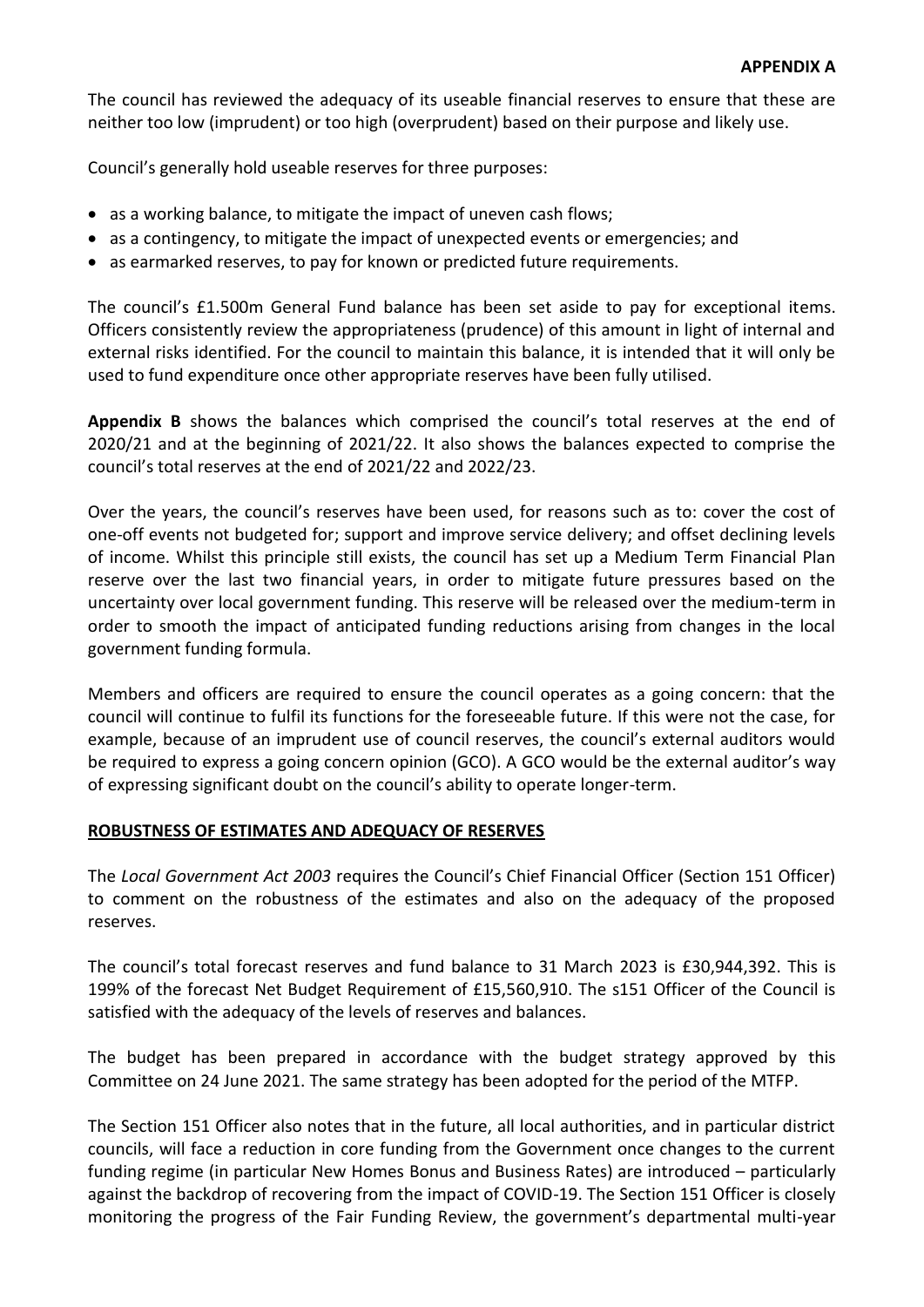Spending Review and the redesign of the national Business Rates Retention System. The council's current projections within the Medium Term Financial Plan (MTFP) make prudent and robust assumptions around the likely level of funding in light of these government-led reviews.

# **1.9 Assumptions made within the MTFP**

Finance officers and budget holders have developed detailed budgets for 2022/23 and future years. Officers have used the information available to them (past, present and future), and have made appropriate assumptions where the relevant information has been unavailable to them.

A 2% annual increase in basic pay has been assumed for 2022/23, and a 3% increase for each subsequent year of the council's MTFP.

The National Joint Council (NJC) for Local Government Services' pay award for 2022/23 has not yet been finalised. The costs of the 2022/23 pay award may exceed the pay increases currently budgeted for. If the 2022/23 pay award is agreed at a higher rate than the 2% increase in basic pay assumed, and if reductions in employee costs elsewhere cannot offset the increase in pay award costs, the additional costs unbudgeted for will need to be funded from council reserves. Section 1.11 examines this in more detail.

Most non-pay expenditure budgets have been uplifted by 3% in each year of the council's MTFP. Some costs, such as insurance and utilities, are expected to increase by more than 2%; and others, such as fixed-price goods and services, are expected to increase by less than 2%.

The council's General Fund revenue budget is charged for the purchase or creation of fixed assets where capital resources are unavailable at the time. These charges will be in line with the council's Minimum Revenue Provision (MRP) policy for 2022/23, which was recommended for approval by Full Council on 8 March 2022 by the Audit and Accounts Committee on 2 February 2021.

### **1.10 Proposed strategy for bridging the funding gap**

The table below shows the contributions to and from reserves currently projected for each year of the council's MTFP (as described at the table in paragraph 1.1), and the actions currently proposed to mitigate the annual contributions from reserves projected for 2023/24, 2024/25 and 2025/26:

|                                                                              | 2022/23<br>f(m) | 2023/24<br>(fm) | 2024/25<br>(£m) | 2025/26<br>(fm) |
|------------------------------------------------------------------------------|-----------------|-----------------|-----------------|-----------------|
| Contribution (to) or from reserves                                           | 0.657           | 3.447           | 2.929           | 2.481           |
| Contribution (to) or from reserves other than MTFP<br>reserve                | (0.096)         | 0.200           | 0.200           | 0.200           |
| Contribution (to) or from MTFP reserve, before<br>proposed mitigations below | 0.561           | 3.647           | 3.129           | 2.681           |
| Use of MTFP reserve to offset contributions from<br>reserves in future years | 0.039           | (2.947)         | (1.979)         | (0.635)         |
| Contribution from Nottinghamshire Business Rates<br>Pool                     | (0.600)         |                 |                 |                 |
| Dividends from Arkwood Developments Ltd                                      |                 | (0.500)         | (0.500)         | (0.500)         |
| Savings from service reviews                                                 |                 |                 | (0.100)         | (0.100)         |
| Savings/efficiencies from making business processes<br>more efficient        |                 | (0.100)         | (0.200)         | (0.200)         |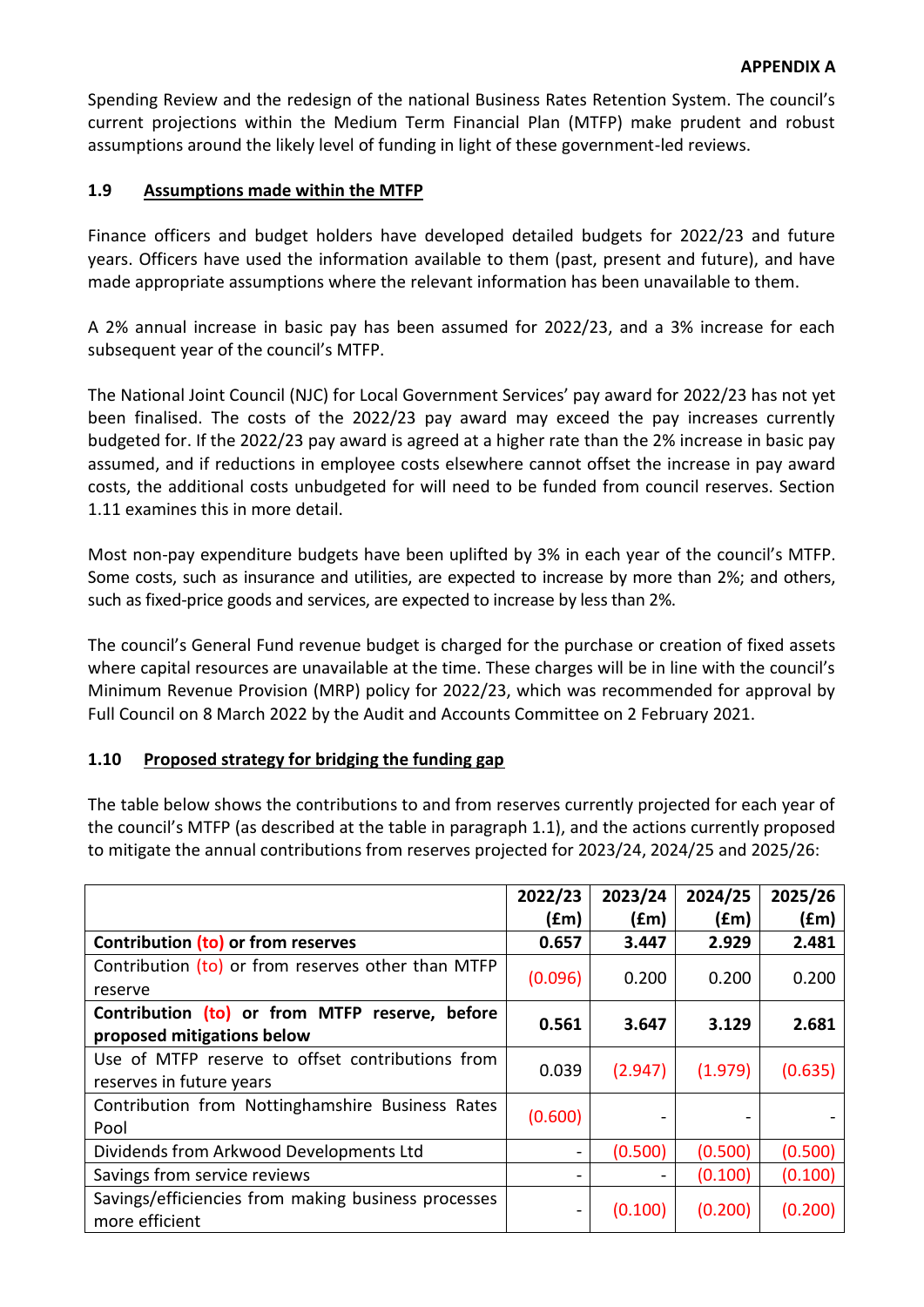| Increased income from the council becoming more<br>commercial               | $\sim$ |       | $(0.100)$ $(0.200)$ $(0.200)$ |         |
|-----------------------------------------------------------------------------|--------|-------|-------------------------------|---------|
| Rental income from town centre regeneration                                 |        |       | (0.150)                       | (0.150) |
| Contribution (to) or from MTFP reserve, after<br>proposed mitigations above | 0.000  | 0.000 | 0.000                         | 0.896   |

The table shows a total anticipated shortfall of £0.896m in funding over the four-year period. Forecasts of anticipated efficiencies and additional income have been updated from the 2021/25 MTFP approved on 9 March 2021.

The equivalent table above was presented in the MTFP approved at Council on 9 March 2021, which identified that for the production of the 2022/23 budget £0.100m was due to be generated in savings from service reviews. This has been completed with the deletion of the Business Manager – Legal Services post and the flexible retirement of the Business Manager – Revenues and Benefits. The table above has therefore removed £0.100m of the requirement in the future years.

As the Council has received, for a number of years, return funding from the Nottinghamshire Business Rates Pool in relation to the local growth retained (split with Nottinghamshire County Council), a forecast of the additional funding to be generated next financial year has been made of £0.600m. This is expected to be the final year that this will occur as the changes to the system of funding described at 1.2, 1.3 and 1.4 above are likely to remove this funding. Forecasts for the current year's year-end of £0.490m have been included the balance of the MTFP reserve together with the £0.453m favourable variance on the General Fund.

Each update to this MTFP will therefore report on progress against each of the headings in the table above, to ensure that each year's budget is balanced.

Since 2010, the council has made significant savings in line with government grant reductions. Though further savings may become harder to identify and deliver, particularly from spend not on employees (as mentioned in section 1.11), it is essential that the council continues to identify areas where spend can be reduced and/or income increased. This is so that the council can continue to operate sustainably longer-term.

The council's total income will need to increase significantly, if it is to continue delivering and improving the services it currently provides and not use its reserves to cover the deficits currently anticipated for 2023/24 and future years.

Councils are severely restricted in how much funding they can raise from council tax increases without holding referenda. As mentioned in section 1.5, the council can increase council tax in 2022/23 by the greater of 1.99% or £5.00 without holding a referendum. A 1% increase in council tax is equivalent to £76,460 of net expenditure.

The council's Commercial Strategy and Action Plan, approved by Policy and Finance Committee on 27 January 2022, aims to make Newark and Sherwood an *"innovative and entrepreneurial Council that continually achieves positive annual financial contributions; by generating new revenue and delivering cost reductions, through trading and business improvements"*. The council has begun to benefit from the projects which have been completed to date since the Commercial Plan 2017-18 to 2020-21 was approved in October 2017, and expects to increasingly benefit in future years from the implementation of the current strategy. The council's work across the district (externally) and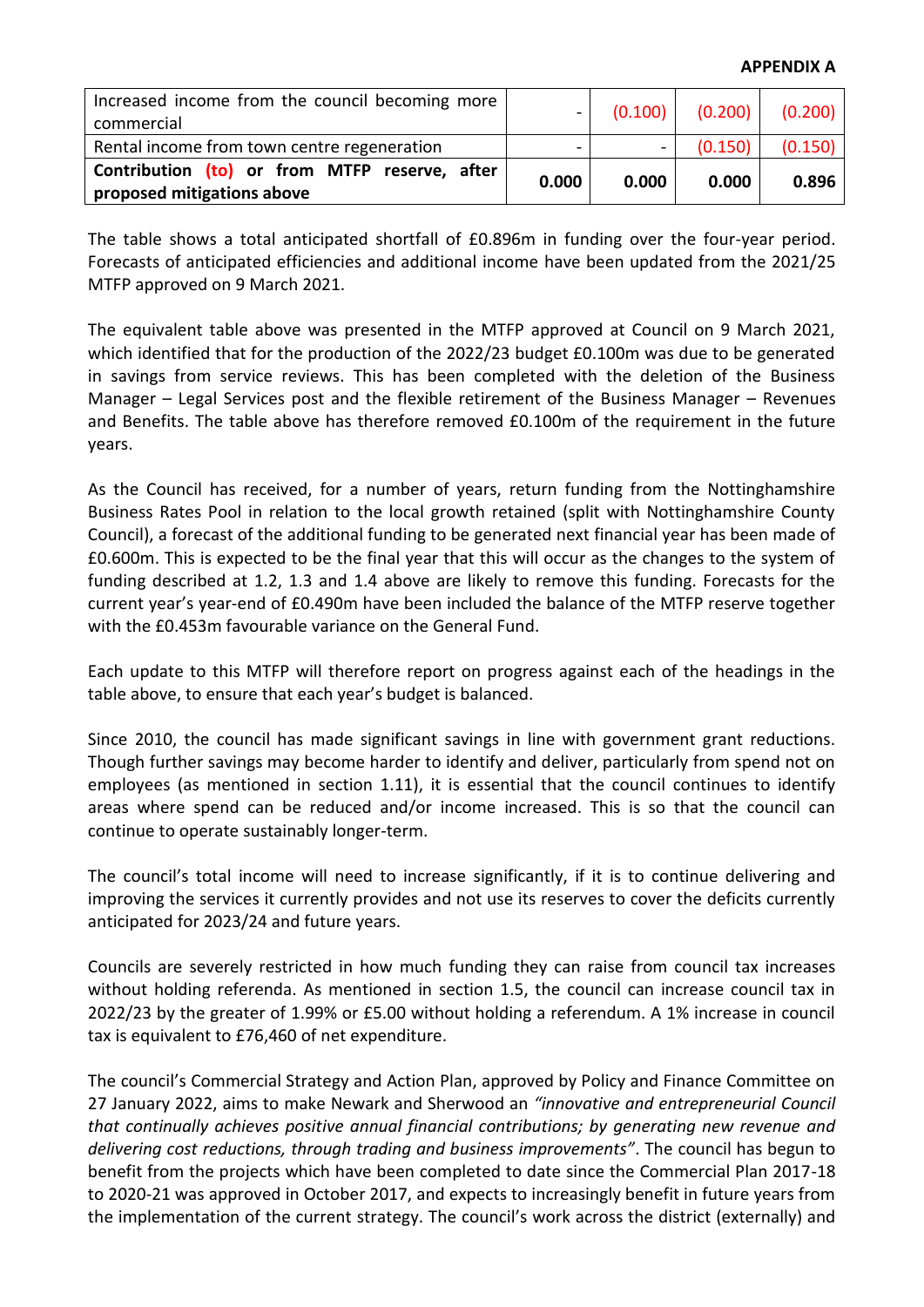### **APPENDIX A**

with services council-wide (internally) will be crucial to enabling the council's future sustainability and growth. This is particularly as changes to the local government finance system increase the rewards for councils able to facilitate local economic growth, as mentioned in section 1.4.

The table below shows which areas have the biggest increases in expenditure budgets in each of the last three years of the council's MTFP, compared to the equivalent budget in the year before:

| <b>Pressures</b>                  | Increase in 2023/24<br>budget, compared to<br>2022/23 budget<br>(£m) | Increase in 2024/25<br>budget, compared to<br>2023/24 budget<br>(fm) | Increase in 2025/26<br>budget, compared to<br>2024/25 budget<br>(fm) |
|-----------------------------------|----------------------------------------------------------------------|----------------------------------------------------------------------|----------------------------------------------------------------------|
| Employees                         | 0.401                                                                | 0.497                                                                | 0.511                                                                |
| Internal Drainage Board<br>Levies | 0.040                                                                | 0.029                                                                | 0.023                                                                |
| Electricity and gas costs         | 0.021                                                                | 0.022                                                                | 0.023                                                                |

### **1.11 Risks Associated with the Budget Process**

Budgets are only as accurate as the data available at the time they are developed. There are therefore risks that the proposed budgets in the council's MTFP will differ significantly from reality (actual expenditure and income). Some of the factors which could cause adverse variances are:

- higher than expected inflation and/or interest rates;
- the council receiving lower than expected amounts of grant funding and/or other income;
- the future differing significantly from the initial budgets proposed at the time of developing the MTFP;
- volatility of certain budget lines between years;
- underachievement of expected savings and/or efficiencies;
- unforeseen events and emergencies;
- unforeseen insurance costs or legal claims;
- lower than expected business rates growth.

Section 25 (Budget calculations: report on robustness of estimates etc) of the *Local Government Act 2003* requires local authority chief finance officers (Section 151 officers) to report on the adequacy of financial reserves in the council's proposed budget and robustness of estimates made. This section fulfils that requirement.

In considering the council's proposed budget for 2022/23 and the sensitivity of expenditure and income to changes, it should be noted that:

- a) a 1% increase in Council Tax is equivalent to £76,460 of net expenditure; and
- b) a £1 increase in Council Tax is equivalent to £41,210 of net expenditure.

Various assumptions were required to be made when preparing the proposed MTFP budgets. The two areas where it seems that variations between the proposed budget and reality could be greatest are employee pay and income receivable. Further details on each of these are below.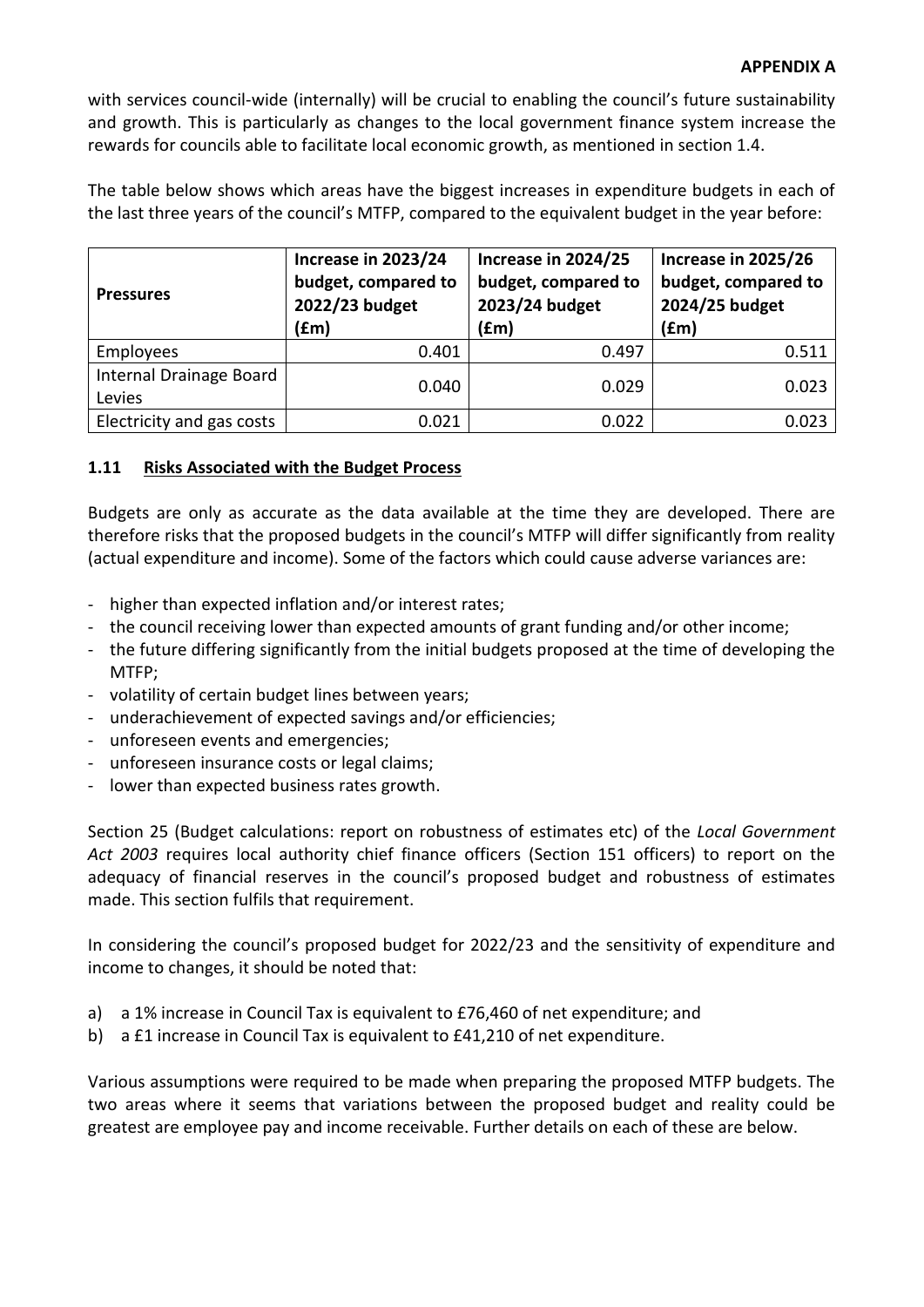# **Employee Costs**

Employee costs form a significant proportion of all district council budgets. Employee costs comprise 65% of the council's proposed controllable service expenditure budget for 2022/23 (total spend, excluding spend on capital costs, internal recharges and Housing Benefit payments).

This makes it less likely to achieve savings solely by reducing non-employee spend. It also means that the council would need to use a greater proportion of its reserves if the costs of future years' pay awards exceed the 2% pay award currently budgeted for 2022/23 and/or the 3% pay awards currently budgeted for subsequent years. For example, a 3% increase in basic pay for 2022/23 (1% more than currently budgeted for) would result in around £162,210 needing to be funded from reserves for 2022/23. Additional funding would also need to be found for subsequent years, as the higher than expected pay for 2022/23 would result in higher than expected pay in subsequent years.

Currently vacancies are expected to amount to around 5.6% of total employee spend to the year end of 2021/22. With this in mind a forecast of 4% in 2022/23 and 3.5% has been used in all future years.

### **Income**

A significant part of the council's annual net budget is dependent on income from rents; sales, fees and charges; and other receipts. Officers have reviewed the income that services have achieved against the current and previous years' budgets, and have considered factors expected to affect future income levels, to ensure the 2022/23 income budgets for services have been set at levels considered achievable. As COVID-19 has had a major effect on the way that consumers use services, this has impacted the expected amount of income which may be generated in future years. Officers will monitor this closely over the coming year and revised forecasts over the medium term will be updated for the MTFP to be developed for the period between 2023/24 and 2026/27.

Significant underperformance against budgeted income would increase the council's annual net expenditure, and thus place unbudgeted demand on council reserves. A 1% reduction in council income from fees and charges would cost around £57,190 in 2022/23.

### **Interest Rates**

The proposed MTFP budgets include amounts for interest payable and interest receivable. This is because the council expects that it will both borrow money and lend money throughout the four years of the MTFP.

The council anticipates that it will use fixed interest rate loans when borrowing. This is so that the council knows exactly how much its loans will cost over their durations, and as this mitigates against the risk of interest rates and thus costs rising significantly over the loan period. As borrowing would be for longer than four years, the risk of the council being unable to borrow to repay existing debt (refinancing risk) does not apply.

The budgeted amounts have accounted for factors such as the amount of council funds expected to be available. The actual amounts of council interest payable and receivable for 2022/23 will likely differ from those budgeted.